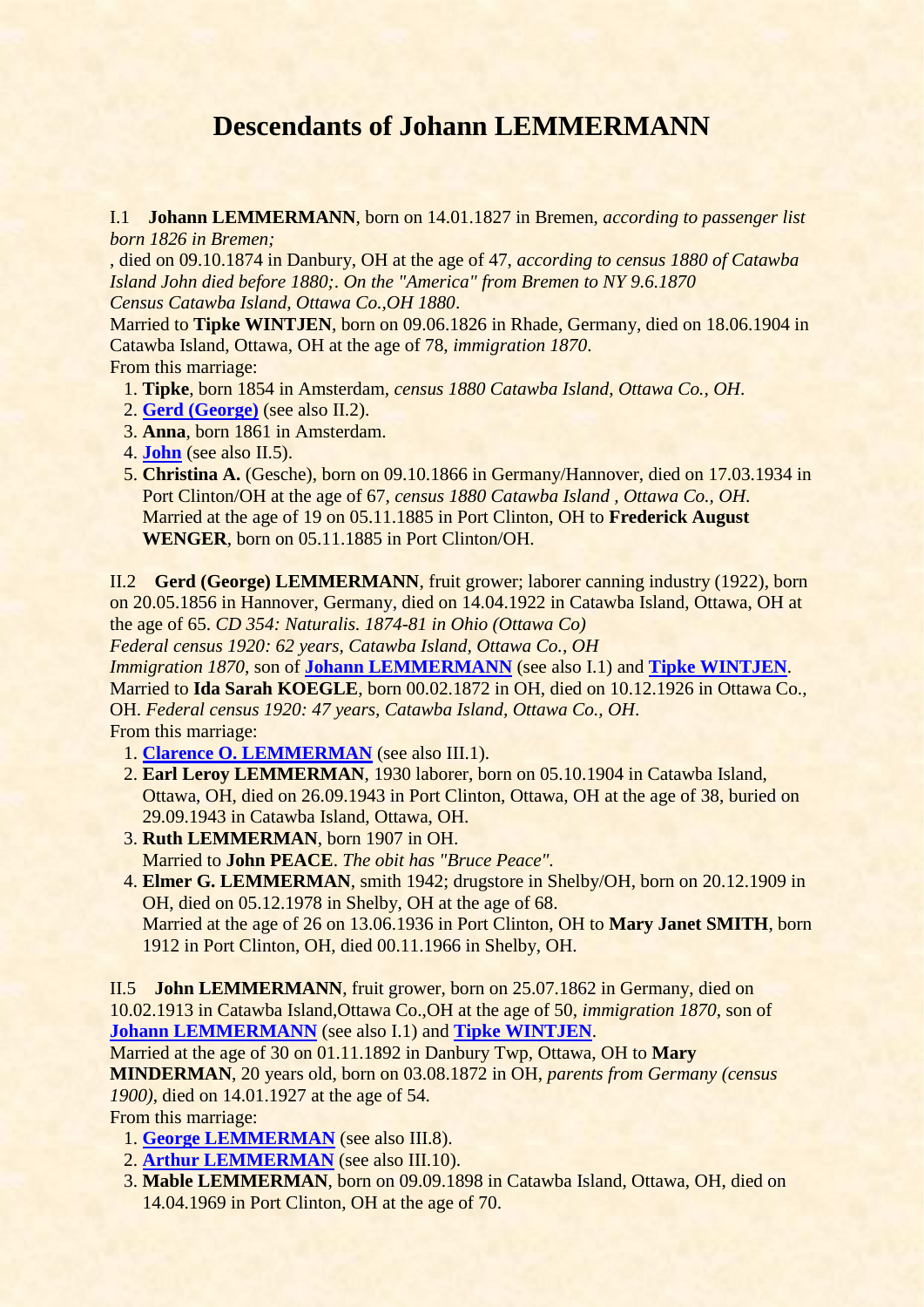Married at the age of 26 on 12.11.1924 in Catawba Island, OH to **Jay SCHRAMM LAFER**, 28 years old, born on 06.06.1896, died on 16.10.1956 in Port Clinton, OH at the age of 60.

 4. **Lester LEMMERMAN**, born on 09.04.1903 in Ottawa Co., OH, *brother-in-law of Jay S. Lafer*, died 1949 in Toledo, OH.

<span id="page-1-0"></span>III.1 **Clarence O. LEMMERMAN**, bookkeeper (1930); postmaster in Etna, OH from 1946 to 1968; besides he ran the "Red and White Grocery Store" in Etna, born on 06.06.1902 in Catawba Island, Ottawa Co., OH, died on 28.06.1968 in Etna, OH at the age of 66, son of **[Gerd \(George\) LEMMERMANN](#page-0-0)** (see also II.2) and **[Ida Sarah KOEGLE](#page-0-4)**.

Married to **Olive Ann MOORE**, Was appointed postmaster after her husband's death in 1968. Born on 15.02.1907 in IL, *mother: Spencer*, died on 13.01.1995 in Etna, Licking, OH at the age of 87.

From this marriage:

- 1. **Charlene E.** Christened on 05.05.1935 in Toledo, OH. Married to **Myril WILLIAMSON**.
- 2. **Robert Harry**, born on 04.05.1939 in Toledo, OH, died 1946 in Columbus, Franklin, OH, *fire accident*.

<span id="page-1-1"></span>III.8 **George LEMMERMAN**, 1918/1930: farmer, fruit grower, born on 26.01.1893 in Danbury Twp, Ottawa Co., OH, died on 14.07.1940 in Catawba Island Twp, Ottawa Co., OH at the age of 47, son of **[John LEMMERMANN](#page-0-1)** (see also II.5) and **[Mary MINDERMAN](#page-0-5)**. Church marriage at the age of 23 on 22.11.1916 in Catawba Island, Ottawa Co., OH to **Jennie M. ROFKAR**, 24 years old, born on 21.12.1891 in Dearborne, Mich. *parents from NY*, died on 16.11.1978 in Dearborne, Mich. at the age of 86. From this marriage:

- 1. **Rose Myra**, born on 01.11.1917 in Catawba Island Twsp., Ottawa Co., OH; Grosse Point, MI, died on 19.02.2008 in Grosse Point, Wayne, MI at the age of 90.
- 2. **Marcia Ruth**, born on 11.04.1924 in Catawba Island Twsp, Ottawa Co., OH, died on 17.11.1982 in Grosse Point, MI at the age of 58. Married at the age of 37 on 23.12.1961 in Detroit, MI to **Francis Joseph KEARNY**, 37 years old, born on 30.01.1924 in Detroit, MI.
- 3. **Janet Elizabeth**, born on 07.10.1925 in Port Clinton, Ottawa Co., OH.

<span id="page-1-2"></span>III.10 **Arthur LEMMERMAN**, director of Danbury Is. Gypsum Fruit Growers Ass. Born on 10.10.1896 in Catawba Island,Ottawa Co., OH, died on 02.08.1954 in Catawba Island, OH at the age of 57, son of **[John LEMMERMANN](#page-0-1)** (see also II.5) and **[Mary MINDERMAN](#page-0-5)**. Married at the age of 26 on 20.06.1923 to **Dorothy Mae BRADY**, 18 years old, born on 04.06.1905 in Toledo, Lucas Co., OH, died on 07.03.1993 in Sandusky, OH at the age of 87, *mother: NN.Naugle*.

From this marriage:

- <span id="page-1-3"></span> 1. **Ray John**, clerk 1943, born on 17.04.1924 in Danbury Twp, OH. Married (1) to **Muriel E. NN**, born on 13.07.1921, died on 17.10.1995 in Sarasota, FL at the age of 74.
- Married (2) to **Phebe Margaret BECK**, born on 26.09.1925.
- 2. **Willard Arthur** (Bill) **[LEMMERMANN](#page-2-0)** (see also IV.11).
- 3. **Marilyn Mae**, born on 07.10.1929, died on 17.10.1995 at the age of 66. *Soc*. Married at the age of 24 on 02.10.1954 to **William C.** (Jack) **GANGWAY**, 27 years old, born on 22.04.1927 in Fostoria, died on 13.05.2000 in Port Clinton at the age of 73, buried in Catawba Island Cemetery.